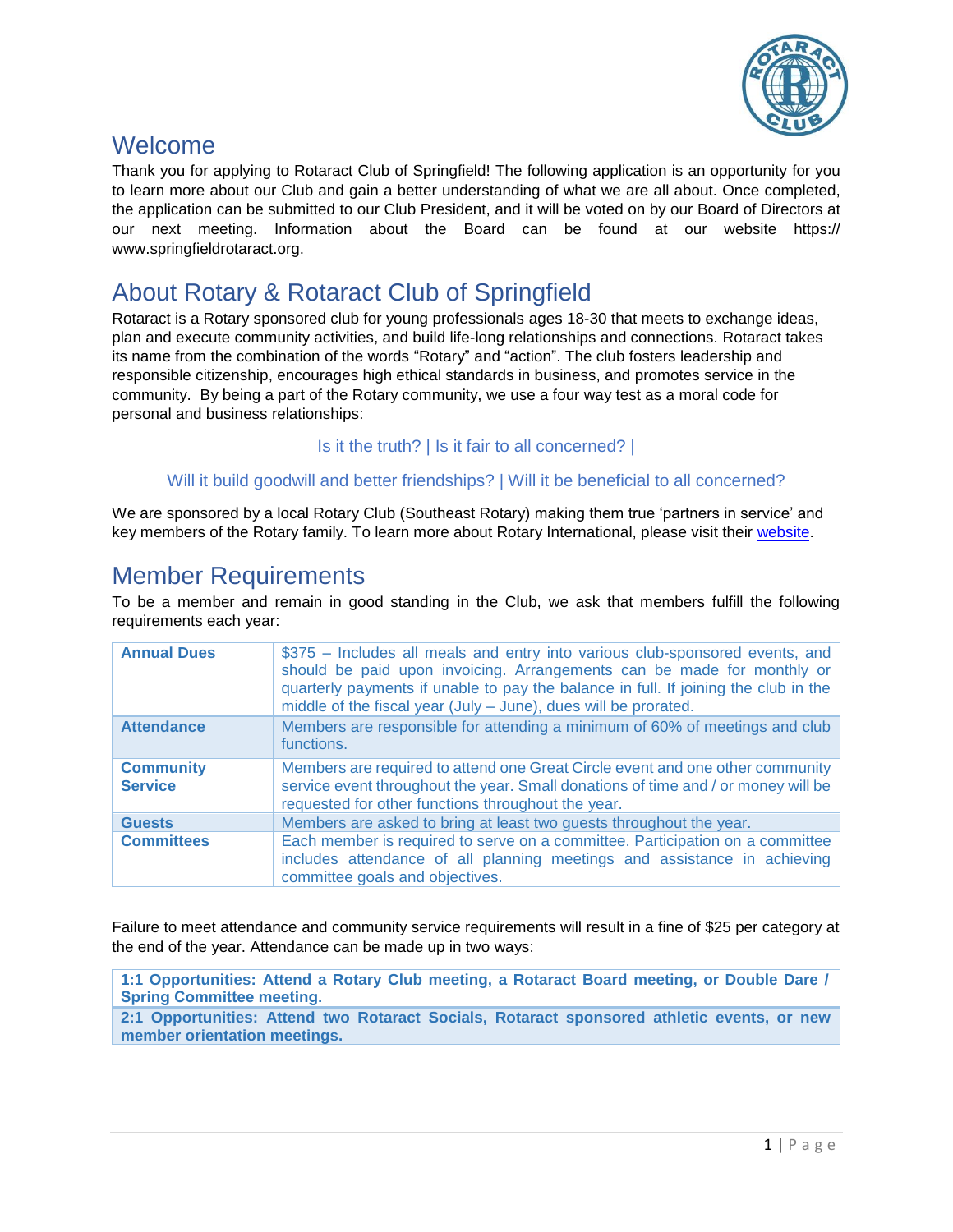

# Time Commitments and Involvement

#### *Community Service*

Part of our mission is to give back to our community. Every year, we partner with our charity of choice, Great Circle. This organization provides services for children between the ages of newborn to 18 to provide hope to those in difficult situations. Special events during which we partner with Great Circle include our annual Halloween party and summer BBQ.

We also provide various opportunities to serve other non-profit and civic organizations throughout the year. These include Ozarks Food Harvest, Convoy of Hope, and Harmony House.

#### *Committees*

We host two signature events throughout the year. As a new member, you will be selected to serve on one of these two committees.

#### Double Dare

In the Fall, our organization puts on our annual Double Dare event. Like the popular show from the 90s, we gather together with Rotarians and the general public for trivia and "minute-to-win-it" type games. Money raised goes towards our annual donation to Great Circle.

#### Spring event TBD

#### *Athletics*

Members have the option to participate in two main athletic leagues – sand volleyball and basketball.

Each year, the Rotary Clubs compete in the annual All-Rotary Basketball Tournament. Proceeds for this tournament go towards the Special Olympics.

#### *Socials*

Each month, members gather for various social events. Examples include outdoor games at Mother's Brewing Company, Springfield Cardinals Games, and our End of Year Party. Please note that a majority of our socials do include beer, requiring members participating to be 21 and older.

#### *Professional and Leadership Development*

During our bi-weekly meetings on the second and fourth Wednesday of each month (except for November and December when we meet only on the second Wednesday), we provide opportunities to hear from local leaders in the Springfield community. This gives our members the chance to get connected and find areas in which they'd like to get involved.

Members can also sign up to serve as a board member or committee chair each year.